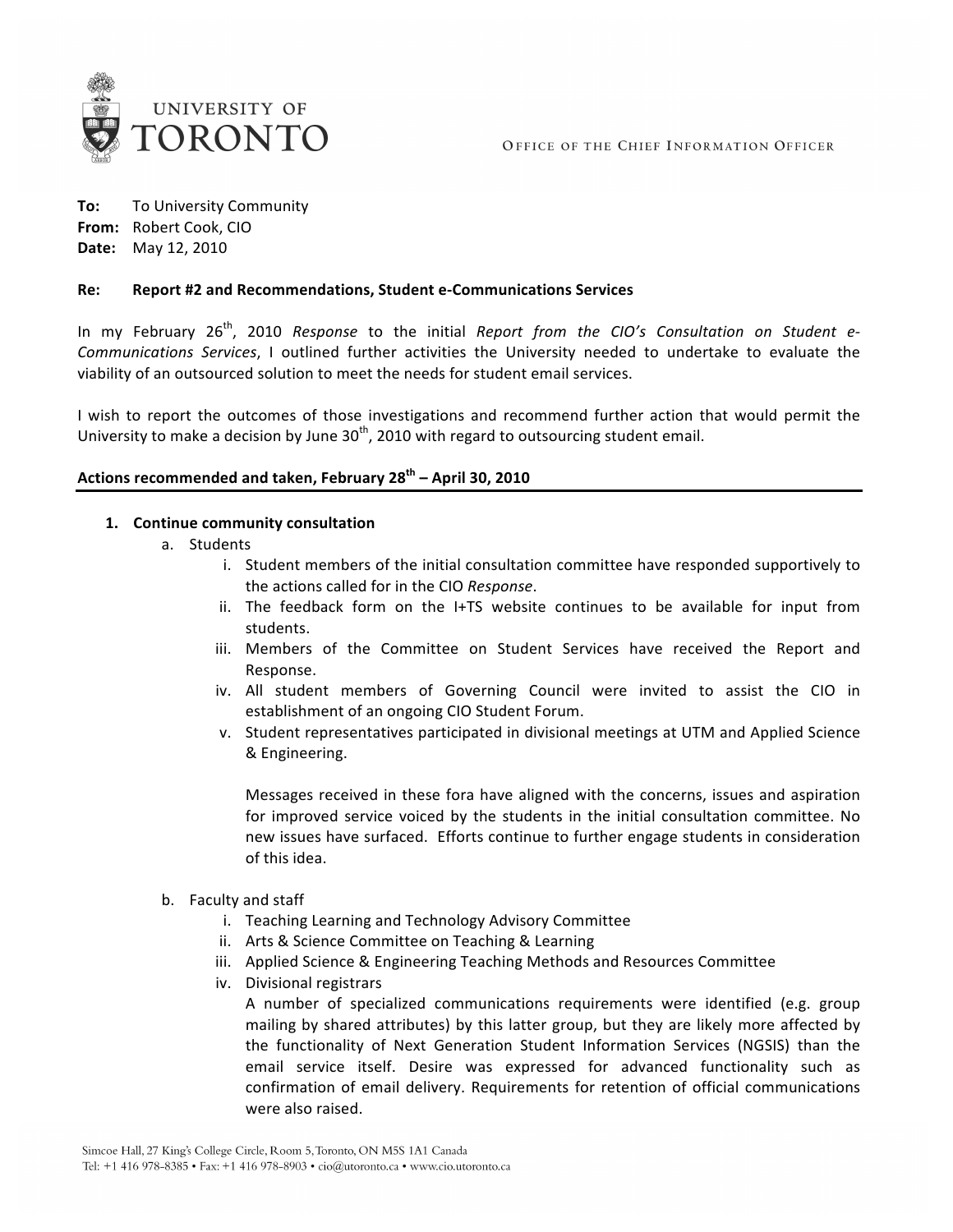More generally, the concerns raised in faculty and staff consultation continue to focus on
issues
of
trans‐border
information
flow
and
intellectual
property
ownership.

- c. Advisory
committees
	- i. I+TS
	Process
	&
	Technology
	Committee
	- ii. I+TS
	Priorities
	&
	Accountability
	Committee
	- iii. Provost's
	Advisory
	Group

The
 advisory
 committees
 have
 generally
 been
 supportive
 of
 investigating
 outsourcing options. Email is critical to institutional communications with students, but must increasingly be understood as just part of our overall communications strategy. Continuity of the University brand within the email domain has been affirmed as critical. The
opportunity
to
distinguish
student
accounts
from
staff
and
faculty
by
incorporating a unique designator within the domain name was discussed and deemed desirable. Such designation would result in three domains for the institutional email offering: for example, @utoronto.ca for staff and faculty; @student.utoronto.ca for students; @alumni.utoronto.ca
 for
 former
 students.
 An
 opportunity
 whereby
 students
 not wishing to have their email processed by an outsource provider could opt out was viewed
as
desirable.

The
PAC
expressed
clear
desire
to
be
consulted
before
any
public Request
is
issued.

- d. Campus
focus
groups
	- i. UTM
	Computing
	Committee
	- ii. UTSC

No
specific
focus
group
was
held
at
UTSC,
but
UTSC
community
members
participated
in many
of
the
above
consultations.

Members of the east and west campus communities raised the same issues as other groupings.

No
campus‐specific
issues
have
been
identified.

- e. Other
consultation
	- i. Divisional,
	campus,
	college
	and
	departmental
	IT
	managers
	- ii. Sub
	group
	representation
	from
	distributed
	IT
	staff

The principal concerns of technologists were again around data privacy, security, services integration and functionality for institutional investigations. Sub-domains and distributed
 management
 were
 requested.

 Some
 argued
 that
 operating
 multiple distributed email services provides opportunity for innovation and development of solutions that target the specific academic needs of departments. I+TS argued that the Next Generation Student Information Services (NGSIS) project would be a more likely driver for innovation. The potential for realizing savings at the local budgetary level may drive subscription to the institutional solution. The assumption that savings can be achieved through outsourcing was also challenged by some technologists: end-user support will still be required. I+TS has suggested the standardized interface of outsourced
providers
and
extensive
online
support
 tools
may
 reduce
in‐house
support requirements.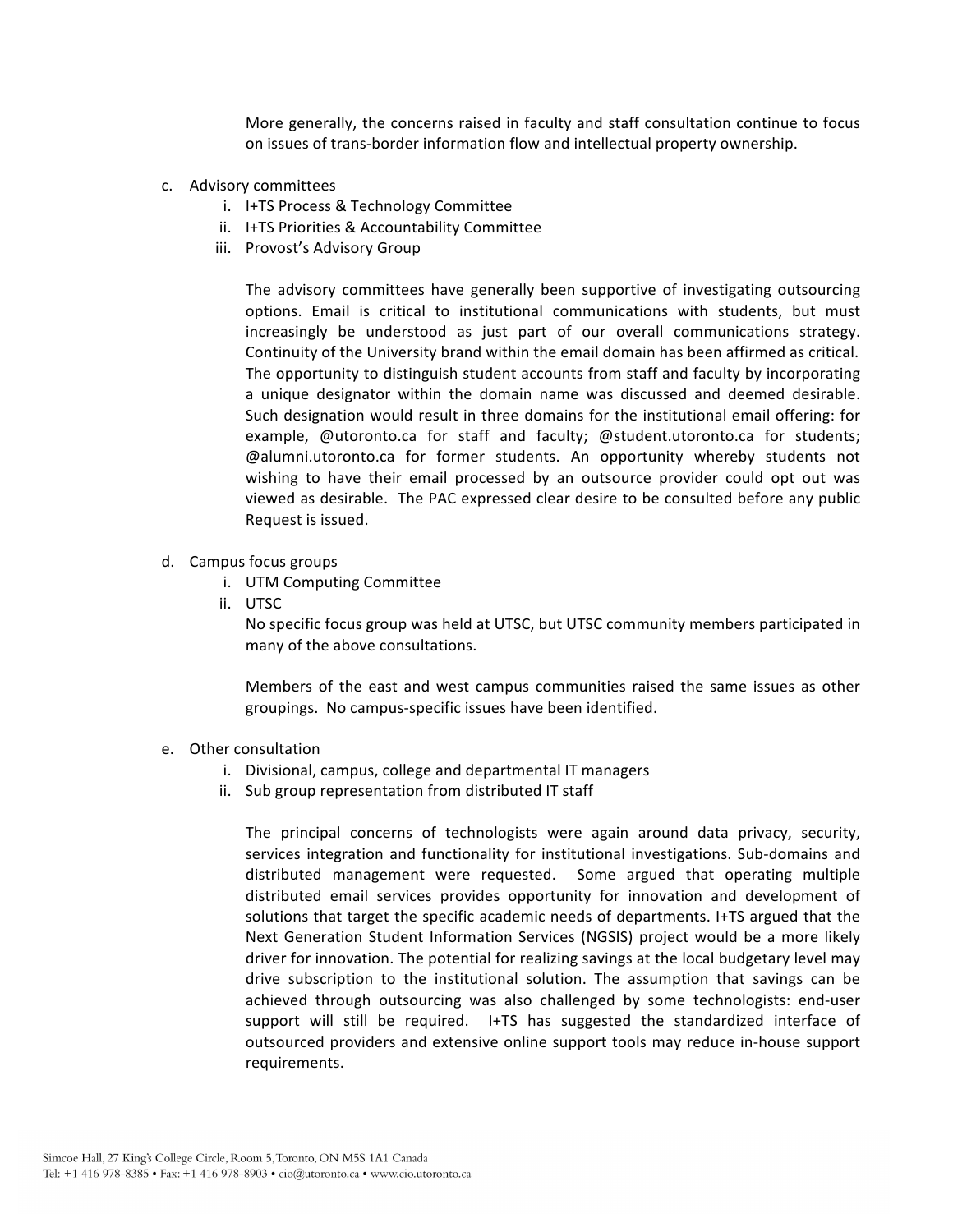With minor exception, the extended community consultation in March and April did not reveal concerns beyond those raised during the work of the initial consultation committee. Requirements with regard to security, privacy, improved functionality and quotas, ease of use, and transition to alumni status, were consistently
raised.

## **2. Analyze
Privacy
Issues**

Our Director of Information Security worked with the University's FIPP Office to identify privacy requirements for an outsourced email solution. Key privacy issues that must be addressed by suppliers wishing to provide services to the University of Toronto include:

1. Ensuring that the service does not contravene: University legal responsibilities, including FIPPA privacy
requirements;
University
policies,
operational
guidelines
and
established
practices;
stakeholder privacy
expectations,
including
students,
staff
and
faculty.

2. Loss of University control of information kept on external contractor resources, including: risk of interception, hacking, unauthorized uses, or criminal activity; risk of data loss or destruction; risk due to differing/incompatible technical and/or operational standards; risk from primary contractor or subcontractor actions.

3. Legal risks of information storage outside Canada, including: foreign law, including civil action and U.S. PATRIOT secret warrants; and difficulty enforcing contractual obligations outside of Canada.

4. Increased risk from changes in user behaviour, including: availability of unprotected or low-security service options; offsite storage of very sensitive information / large volumes of data.

Information Security has established the framework for a Privacy Impact Assessment that will be extended as details of potential service arrangements for outsourced email become available. In addition to identifying privacy risk, the PIA will suggest strategies to mitigate or limit that risk.

## **3. Analyze
peer
outsourcing
models
and
experience**

a. University
of
Alberta

The experience of the University Alberta is perhaps most applicable to our situation. UA has announced its intent to outsource all email services --student, faculty and staff -- to Google. Governance approval has been received; a Privacy Impact Assessment has been accepted by the Alberta Privacy Commissioner; and the only remaining hurdle is agreement by Google to a contract that accommodates the requirements of the Canadian university context. While UA has reported that it anticipates annual savings of about \$1.2M, it is important to note the differences to our circumstance:

- i. U of T is contemplating an outsourced solution only for students, and must bear the cost
of
maintaining
staff
and
faculty
services
in‐house.
- ii. UA will shut down all distributed email services in favour of Google.
- b. Lakehead
University

Lakehead has been using Google for faculty, staff and student email since 2007. However, it is operating under the standard contract designed for US educational institutions, with no adaptation for the Canadian context. It is also unclear the extent to which Lakehead conducted a
Privacy
Impact
Assessment.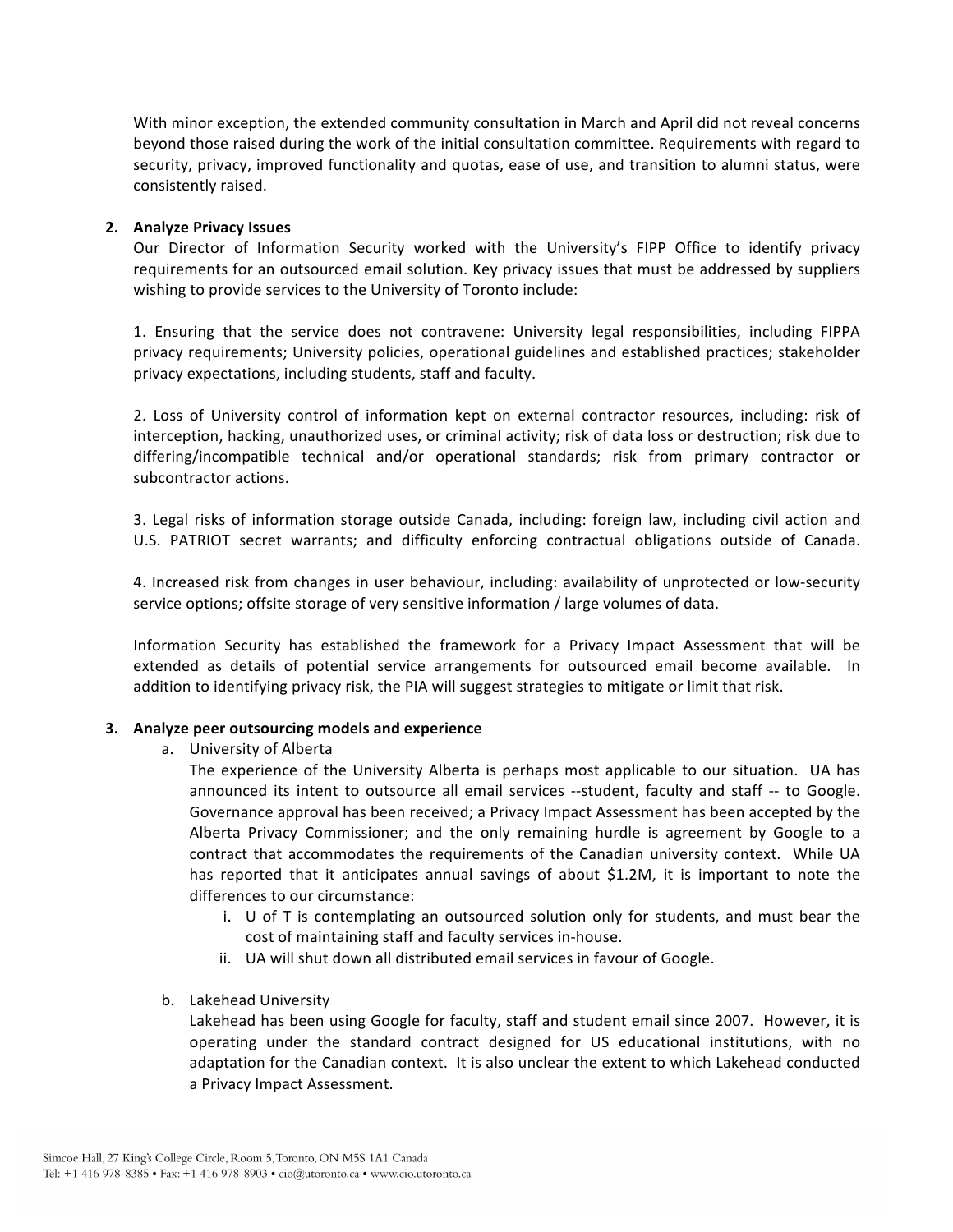c. Humber
College

Humber has been providing Google Apps service for students since 2007. We understand that there
is
no
institutional
contract
in
place.

- d. US
peers
(Washington,
Arizona
State,
USC)
	- Colleagues at USC, ASU, and U Washington shared many details of their experience with Google:
		- Few uptime issues; if there is downtime, people seem to understand and accept more readily
		than
		when
		local
		systems
		go
		down
		- Students self-migrate and adopt services readily
		- "Students thrilled!" -- Kari Barlow, AVP University Technology Office, ASU
		- "Our experience has been positive. Each of the moves [they have other outsourcing arrangements as well] has decreased our costs, improved our reliability, and made our services more predictable. This is a core element of out information technology strategy, and it has accelerated our advancement." Dr. Adrian Sannier, VP and University
		Technology
		Office,
		ASU
		- Quota
		issues
		gone.
		- All
		Google
		Apps
		are
		available.
		- USC annual IT survey for students has had Google Apps as the favorite service since it was
		introduced.

## e. alumni.utoronto.ca

The
Division
of
University
Advancement
has
offered
alumni
accounts
in
partnership
with
Google for
some
years.
They
report:

- Alumni experience has been good. Alumni respond well to the offer.
- Close to 15,000 active accounts although more are on the system.
- Of affinity services, Google Mail is most popular, helping drive alumni to other offerings and
communities.
- Graduating students are eager to take advantage of service. They appreciate the storage and the service levels. They have not experienced problems with email forwarding as with
other
services.

Moving forward, it will be important to standardize the process by which students can migrate to
the
alumni
system.

## **4. Technical
Analysis**

a. Security
and
identity
management

Security risks associated with outsourcing email services were reviewed by our Director of Information Security in a Threat/Risk analysis. He reports that to minimize risk to the University, information must be effectively and reliably protected while in storage, administration, use or transport. Potential email and web-service solutions must be evaluated to ensure that they verifiably protect the requirements of: confidentiality, integrity, availability and accountability for use of information entrusted to the service.

It is the University's expectation that these requirements can be met through a variety of practical strategies, the implementation of which will vary depending on the technology used by the
outsourced
service
provider,
and
the
effectiveness
of
which
must
be
confirmed
by
periodic external audit. These strategies include: identity management, access and permission controls, change
and
vulnerability
management,
business
continuity
and
disaster
recovery
management, redundancy and capacity management, and management and control monitoring and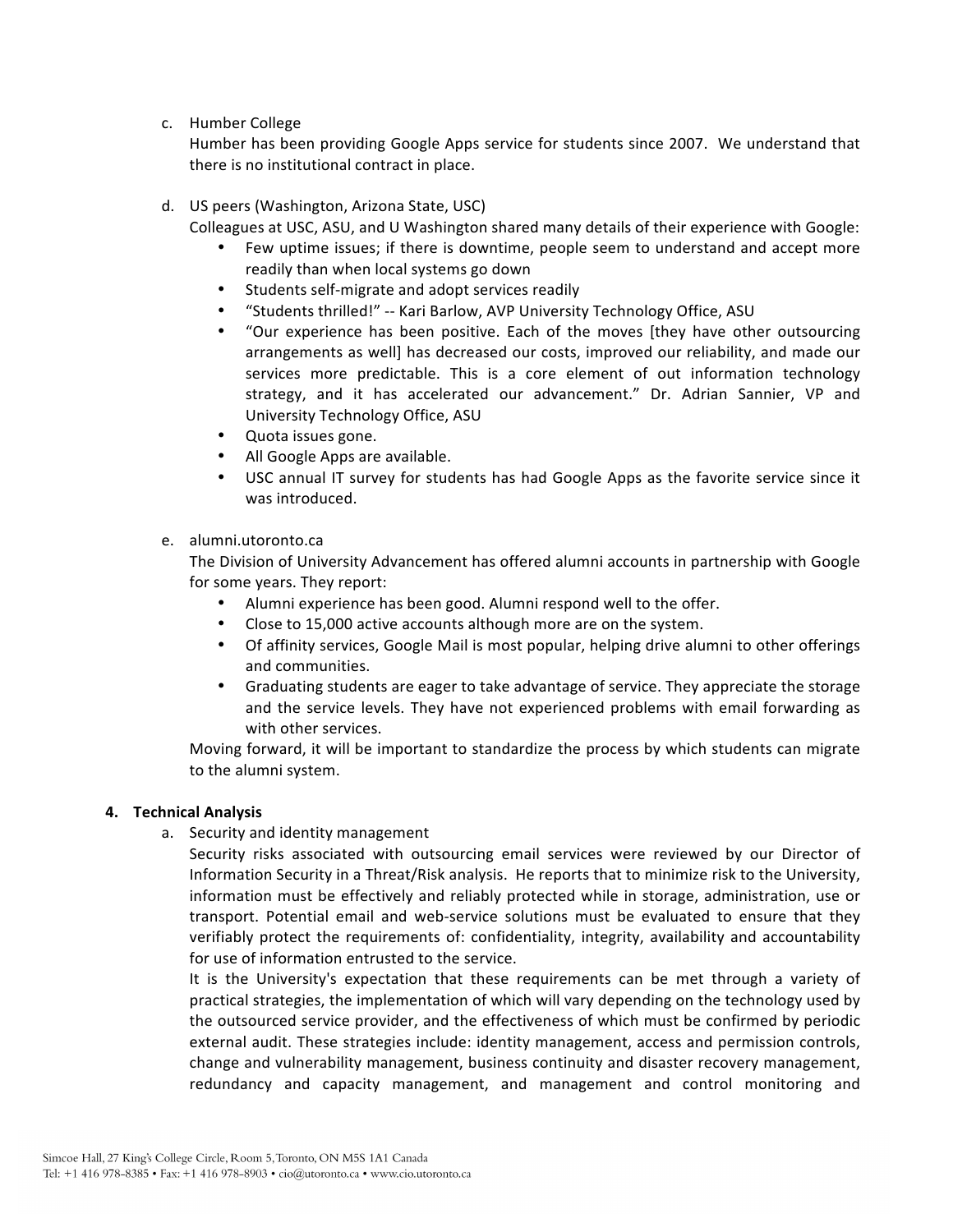verification. An assessment of the security provisions of a specific solution will be developed as part
of
its
evaluation.

b. Technical
architecture,
network
and
system
management
requirements Consultation with peers that have implemented outsourced email solutions suggests that any impact
on
our
network
would
be
minimal. I+TS
 staff have
 investigated
 a
 number
 of
 models
 for
 processing
 email
 in
 an
 outsourced arrangement. The three most likely options are documented in the attached Appendix 1. Variation relates to what systems would handle which portion of the University's mail; what systems would bear responsibility for processing inbound mail for anti-spam and anti-virus (with the
associated
costs);
and
how
the
mail
of
users
who
opt
out
of
the
institutional
solution
would be
processed.

#### **5. Cost
analysis**

a. Cost
of
current
U
of
T
email
solutions

There are two components in estimating the cost of providing our current email solutions. First is the institutional offering, UTORmail. As it provides service to staff and faculty as well as students, the demonstrated costs should not be attributed solely to student email.

#### **Annual
Operating
Cost
for
UTORmail
System**

| <b>Total Costs:</b>                                   |           | \$638,474 |
|-------------------------------------------------------|-----------|-----------|
| Total personnel                                       |           | \$250,000 |
| Staffing*                                             | \$250,000 |           |
| Total non-personnel                                   |           | \$388,474 |
| Replacements costs for end of life servers            | \$67,575  |           |
| and capacity for new users                            | \$45,475  |           |
| Expansion of server environment to accommodate growth |           |           |
| Power and Cooling                                     | \$80,000  |           |
| <b>Backups</b>                                        | \$80,000  |           |
| Hardware Maintenance                                  | \$32,174  |           |
| Anti-spam/Anti-virus Software Licensing               | \$83,250  |           |

\*Note:
 staffing
 costs
 do
 not
 include
 UTM,
 UTSC,
 Scotiabank
 Information Commons,
or
divisional
support
for
local
users
of
the
central
system.

The second component resides in the 159 distributed email systems operated by divisions, departments and centres across the University. Again, these serve communities that include faculty, staff and students, so we cannot distinguish the portion directly attributable to student email. A survey distributed through PDAD&C generated data related to 19 systems, including major
divisional
systems
operated
by
Medicine
and
Rotman.

Responses
showed
that
\$590K
is spent annually in supporting these systems that have an estimated replacement cost of \$868K.

A conservative algorithm was used to project the total annual cost (equipment and personnel) of operating all 159 of the distributed email systems to which central services route email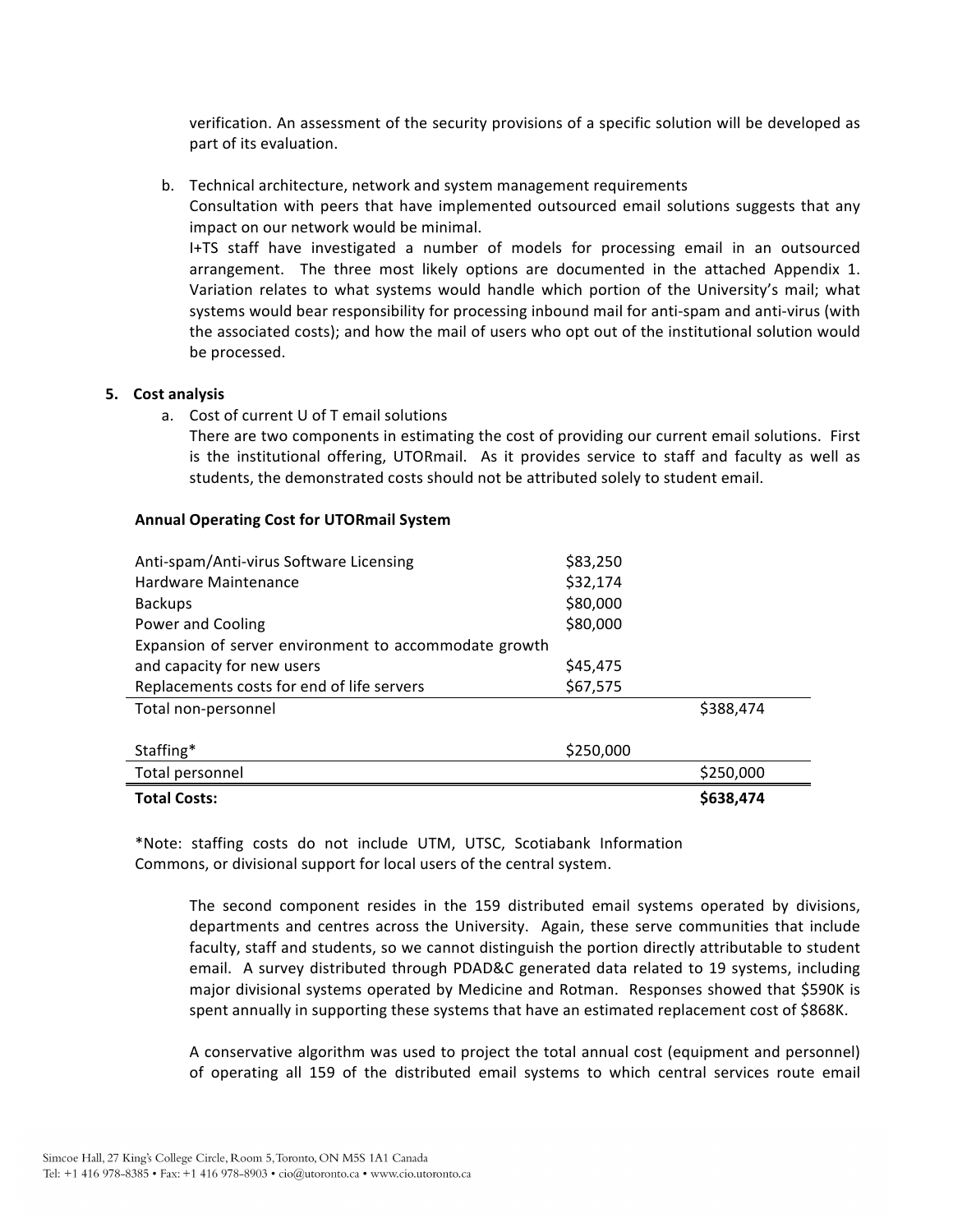arriving at utoronto.ca. Estimated operating costs of \$1.15M and annualized equipment renewal costs of \$.29M suggest that up to \$1.44M is spent per year to run these systems.

There may well continue to be academic reasons to sustain the operation of distributed email systems – but as more feature-rich institutional offerings are established, these figures suggest the potential for cost saving in the delivery of email that could be redirected to activities more core
to
the
University's
mission.

#### b. Costs
associated
with
outsourcing

Appendix 1 provides high level annual costing of the different alternatives for processing outsourced
student
email.

This
analysis
makes
clear
that
the
value
that
could
be
achieved
through
outsourcing
email
is
not from immediate cost savings (although there is potential for some cost reduction depending on the technical architecture adopted); value, rather, will be achieved in the dramatic increase in ecommunications service functionality made available to our students. The potential for longer term cost saving will be achieved only with the elimination of UTORmail, through resolution of the
faculty/staff
email
question.

#### **6. Exploratory
discussion
with
outsourced
vendors**

Initial conversations were held with Microsoft with respect to its education offering, Live@edu and with Google regarding its Apps for Education. These services are co-branded and free for students, employees and alumni of the contracting university. Email addresses would have the domain utoronto.ca. Subdomains are supported. Data are stored on severs around the world including the US. The
services
include:

- E‐mail
and
calendaring
- Integrated to-do/task lists
- Instant
messaging
- Groups
for
collaboration
- Shared
document
editing
capabilities
- Blogs
- Translation
tools
(Google)
- Integrated
maps
- Personal web site creation, templates
- Multi‐GB
storage
space
- Personalized, customizable "home" space with widget integration
- Common interface that permits access to the collection of services with a single sign-on.
- Access to constant innovation of thousands of developers
- Opportunity to create new services via developer toolkit
- Secure, backed up facility with very high continuity capacity

These
services
are
different
from
their
consumer
or
commercial
offerings:
the
contractual
relationship
is with the institution, the services carry no advertising and data are not mined.

## **7. Preliminary
legal
consultation**

Initial consultation suggests that a negotiated contract with the service provider can offer protection to both the University, and individual account holders, greater than that enjoyed by our students in their personal agreements with cloud providers. Necessary issues to cover in a contract include privacy,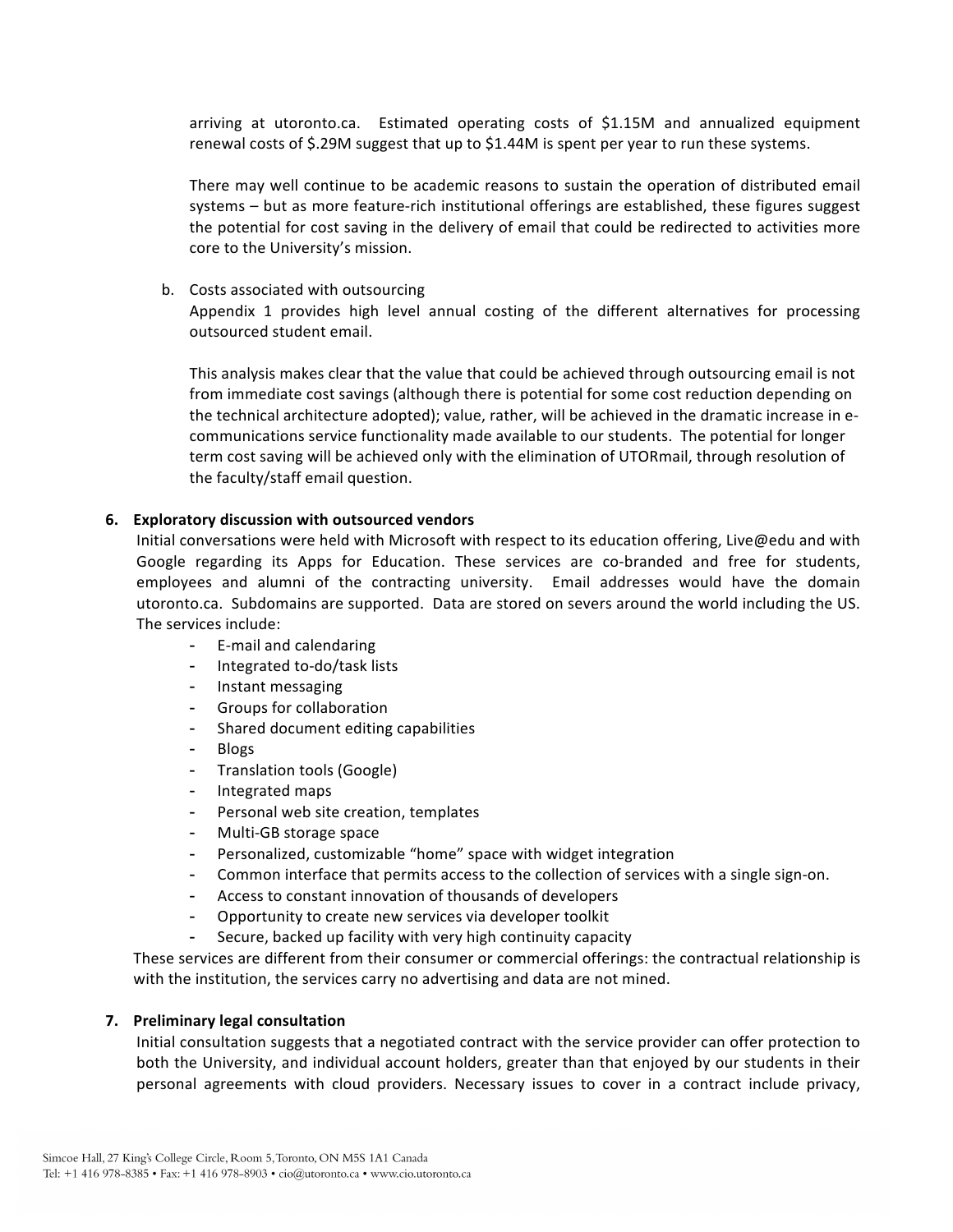security, audit rights, service levels, exit procedures, discovery rights, compliance, support levels, and the
credentialing
process.

# **8. Policy,
Guideline
and
practice
implications
of
outsourcing**

The
following
issues
have
been
identified:

- a. The Policy on Official Correspondence with Students requires students to have email accounts with "official" UofT email services. An outsourced solution carrying the University domain and authorized and provided by the University meets the policy criteria.
- b. E-mail services must meet standards as defined by the VP and Provost, or delegate. A contract with
an
external
vendor
would
have
to
meet
provostial
requirements.
- c. Data security is elemental to this process. Upcoming new policy and guidelines for the management of information security will address the requirements for any outsourcing provider.
- d. Informing and educating the community as to the appropriate use of the e-mail service, as well as to any functions that will differ from current services, will be incorporated into the project. Other universities adopting outsourced solutions have experienced significant reduction in help desk requests as students are already familiar with these such Web-based services.

# **9. Communications,
migration
and
user‐support
requirements**

I+TS has started development of an end-user communications plan that will include a website with project information and FAQ. Preliminary consideration has been given to migration of existing student users and support requirements. These would be more fully developed in the context of provider resources.

## **10. Functional
requirements
of
an
outsourced
solution**

The minimal functional requirements of an outsourced solution are being developed in anticipation of issuing a Request for Information from potential suppliers. These include (but are not limited to):

- Service to carry no advertising
- Supplier to recognize ownership of data and not mine data for their business purposes
- Supplier recognizes that the University owns all data in the email service pertaining to the University
- Supplier will provide discovery tools permitting distributed University administrators access email
transactions
for
disciplinary
or
administrative
purposes.
- Supplier will have a privacy policy consistent with the University and Canadian law
- Supplier's service must meet the University's new standards for security
- The selected supplier will provide the results of external audits of their security practices
- The University must be able to provide e-mail accounts with the University's top-level domain, utoronto.ca. Sub-domain capabilities, e.g, student.utoronto.ca or law.utoronto.ca are required.
- The selected supplier must have online support tools for end-users via multiple vehicles such as instructional
Web
pages,
video
snippets,
new
release
documentation.
A
24/7
help
desk
service is
required.
- The supplier solution will be based on published standards and be functional on a wide variety of
platforms
and
devices.
- The supplier solution must be able to interoperate with the forthcoming NGSIS reference architecture.

As noted in the *Response* document, the University must also consider the future migration of those employees still using UTORmail. While the current study and recommendations are exclusively focused on student e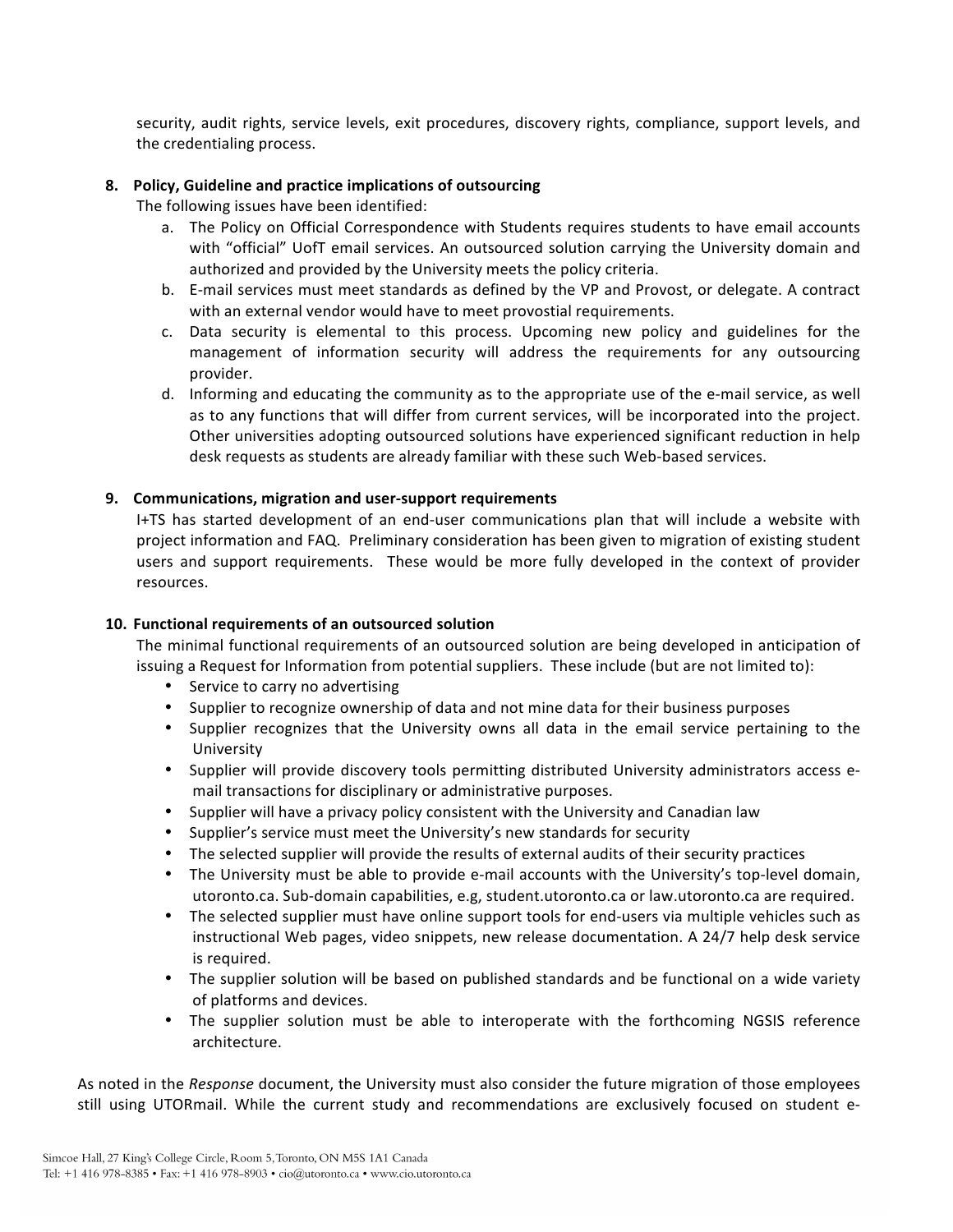communications services, I+TS is archiving information that may be relevant to future consideration of the viability of such outsourced solutions for employee e-mail. It is also considering the implications should faculty and
staff
wish
to
use
the
outsourced
solution,
should
one
be
adopted
for
students.

#### **Recommendations**

1. That the University immediately develop and release a Request for Information (RFI) soliciting **information
from
the
supplier
community
on
free
outsourced
options.** Procurement Services advises that even though the University is seeking a "no-cost" service, association with the University in such a venture may be deemed to have non-financial value to the provisioning

entity. Providing a public opportunity to the supplier community to respond would be consistent with the University's commitment to fair and transparent procurement practices. Any subsequent decision to
partner
with
a
provider
would
also
be
publically
announced.

The next step in proceeding to RFI will be to define the minimum requirements of an outsourced service.
(See
Timetable
below.)

2. That the CIO bring a specific recommendation with regard to outsourcing student email to the **Principals
&
Deans
meeting
of
June
24,
2010.**

The recommendation would specify any conditions to be met before implementation, including user advisories and achievement of a supplier contract satisfactory to the University with respect to privacy protection, security standards, service levels, discovery rights, support levels, data ownership, etc.

The Timetable below outlines preliminary consultation on a draft of the recommendation with a number
of
bodies.

3. That the University assign the institutional email accounts of students to a student designated **domain,
e.g.
@student.utoronto.ca**

This recommendation is actually separate from the question of outsourcing. The intent of this change is to reduce the not uncommon occurrence of correspondence being inappropriately directed to a student email account rather than an employee account. For consistency, it is also recommended that any divisional email systems adopt the student designator within their subdomain.

Pending decision about outsourcing, this domain would resolve to UTORmail; but introduction of this new domain now would facilitate migration to an outsourced solution should that decision be made at a later
date.

Students with existing UTORmail accounts would continue to receive mail at their current @utoronto.ca account as well as, in our example, @student.utoronto.ca. Their outgoing mail would be identified with the @student.utoronto.ca address. There would be no action required by current account holders to affect this change. At some future date, the domain @utoronto.ca would be deactivated for student accounts.

Newly admitted students would be issued with only the new @student.utoronto.ca address.

Staff or faculty with UTORmail or UTORExchange accounts who are also students would be issued a second account with the domain @student.utoronto.ca to manage correspondence related to their student role. Forwarding to their @toronto.ca account would be permitted, but not vice versa.

Students who concurrently become employees of the University and require an email account to conduct University business would be issued with an @utoronto.ca account for the duration of their employment.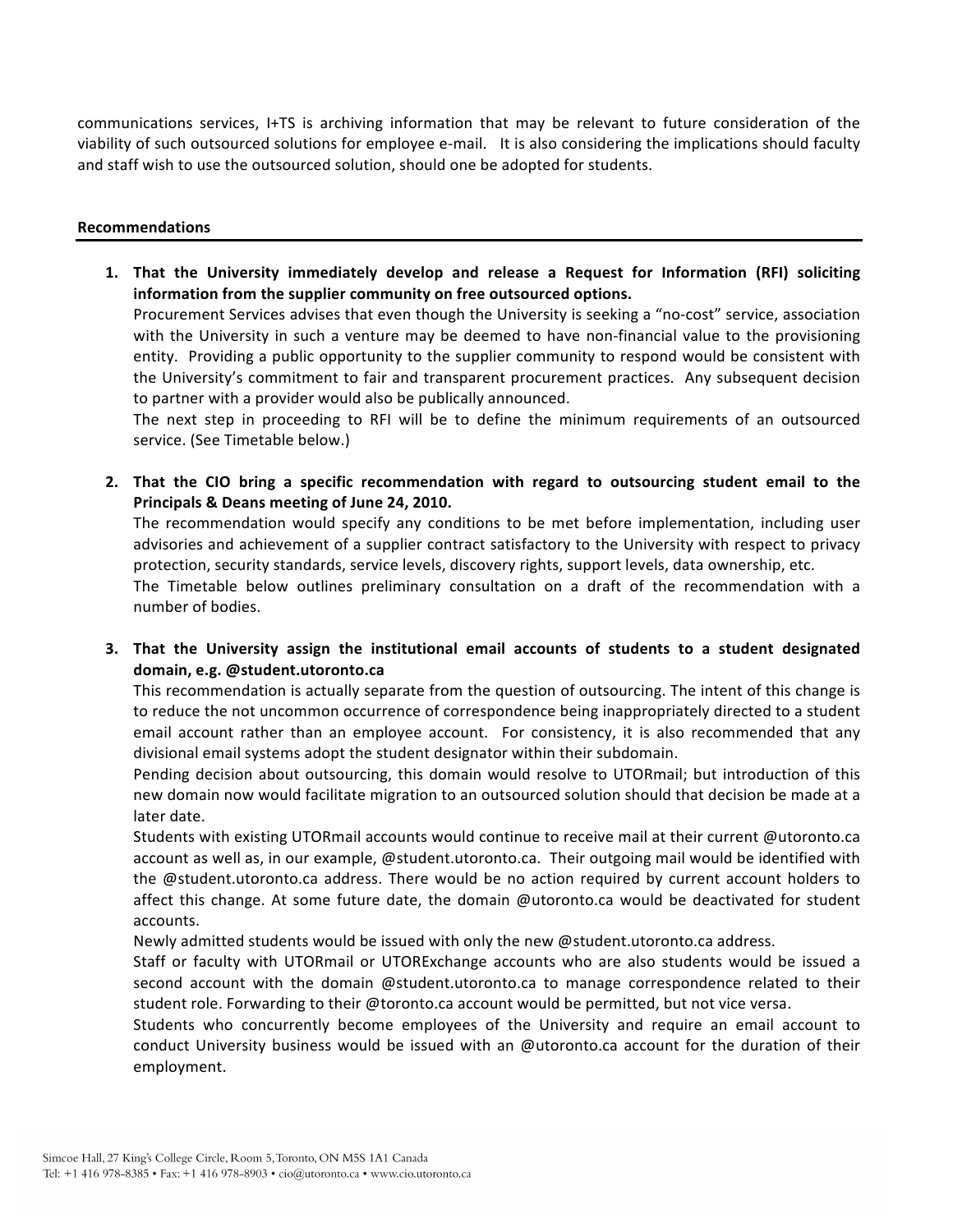# **Timetable**

| May 5      | Draft report #2 and the recommendation to move to RFI stage to be reviewed by I+TS Priorities<br>& Accountability Committee. |
|------------|------------------------------------------------------------------------------------------------------------------------------|
| May 6      | Report to Principals & Deans meeting                                                                                         |
|            | May 7 - June 7 Additional community consultation, especially with student community                                          |
| May 7 - 16 | Establish minimum requirements for an outsourced solution                                                                    |
| May 17     | Publish RFI, with responses required by May 31                                                                               |
|            | Concurrently continue the evaluation of Google and Microsoft offerings                                                       |
| May 20     | Update to PDAD&C                                                                                                             |
| June 1     | Consider responses to RFI                                                                                                    |
| June 7     | Draft recommendation of outsourced supplier and conditions to be met                                                         |
| June 7     | Update to Provost's Advisory Group                                                                                           |
| June 10    | Take draft conditional recommendation to I+TS Process & Technology Committee                                                 |
| June TBA   | Consideration by I+TS Priorities & Accountability Committee                                                                  |
| June 21    | Take draft conditional recommendation to Provost Advisory Group                                                              |
| June 24    | Conditional supplier recommendation brought to P&D                                                                           |